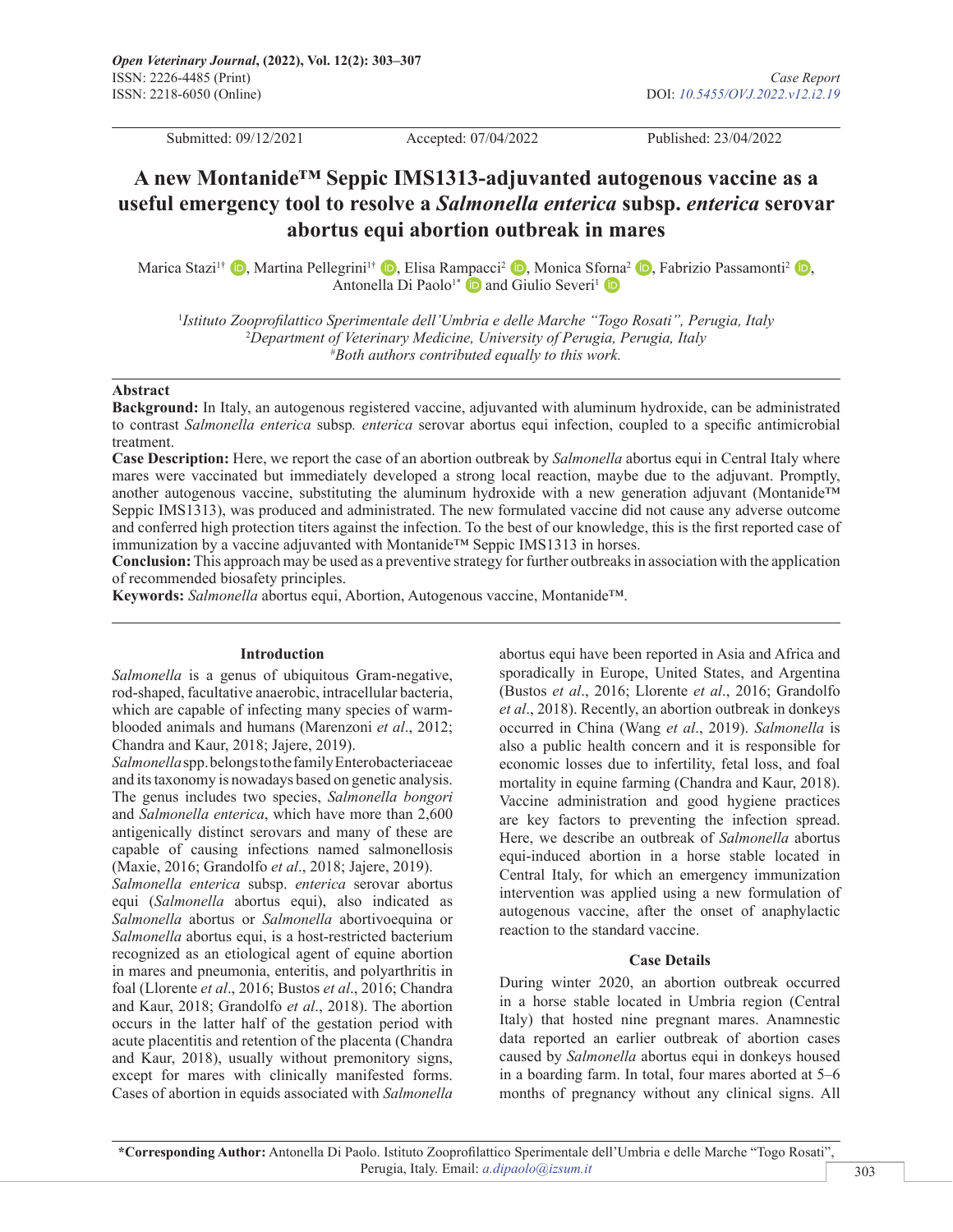animals were negative for Equid alphaherpesvirus 1 (EHV-1) and Equid alphaherpesvirus 4 (EHV-4).

The aborted fetuses and their placentas were delivered to the Department of Veterinary Medicine of Perugia for necropsy and laboratory investigations. Necropsy did not reveal evident gross lesions of the fetuses. Specimens of liver, spleen, lungs, and placenta were fixed in 10% neutral buffered formalin for routine histopathological examination. Samples were embedded in paraffin, sectioned at 4 μm, and stained with hematoxylin and eosin and periodic acid–Schiff to exclude fungal infection. Histopathological examination of hepatic, splenic, and pulmonary samples revealed only parenchymal congestion; placental samples were characterized by diffused congestion of mucosa and submucosal layers with multifocal hemorrhages in the submucosa. Placental villi showed multifocal areas of necrosis associated with neutrophilic infiltration (Fig. 1). Lungs, liver, spleen, placenta, and stomach content were collected for bacteriological investigations.

One gram of each organ was first pre-enriched in 9 ml of buffered peptone water (Liofilchem, Roseto degli Abruzzi, TE, Italy) and incubated at 37°C for 20 hours. One hundred microliters of the suspension was transferred in 10 ml of Rappaport-Vassiliadis Salmonella Enrichment Broth (Liofilchem, Roseto degli Abruzzi, TE, Italy) and incubated at 42°C. After 24 hours incubation, 10 µl of broth culture was seeded on the surface of Chromogenic Salmonella Agar and Hektoen Enteric Agar (Liofilchem, Roseto degli Abruzzi, TE, Italy). The plates were incubated at 37°C for 24 hours. All incubations were carried out in aerobic conditions. To exclude the growth of bacteria other than *Salmonella* spp., the samples were also cultured on 5% defibrinated sheep blood agar, MacConkey, Sabouraud, and Mannitol Salt agar (Liofilchem, Roseto degli Abruzzi, TE, Italy) at 37°C for 3 days in a standard air



**Fig. 1.** Histological section of the placenta. Placental villi are congested and multifocally necrotic with neutrophilic infiltration. Foci of hemorrhages are present in the submucosa. (H&E, 100×).

incubator. For the anaerobic culture, 5% defibrinated sheep blood agar plates were incubated at 37°C for 3 days in an anaerobic chamber. Identification of grown bacteria was based on colony characteristics, Gram staining, and biochemical characteristics evaluated through commercially available API identification systems (BioMérieux, Marcy-l'Étoile, France). Liver, placenta, and stomach content grew a species of *Salmonella* initially identified as *Salmonella* spp. No other bacterium was isolated. Serotyping investigations confirmed the detection of *Salmonella* abortus equi from the abortions, according to the technique reported in the EN ISO 6579-1:2020.

An antimicrobial susceptibility test was carried out by disk diffusion on cation-adjusted Mueller Hinton Broth (CAMHA). Briefly, after colony growth and identification, a bacterial suspension was prepared and adjusted to McFarland 0.5 and it was swabbed onto CAMHA. Antibiotic disks were dispensed to the agar surface and the plate was incubated at 37°C for 18–20 hours. The bacterium was susceptible *in vitro* to amikacin, gentamicin, cefazolin, enrofloxacin, marbofloxacin, and trimethoprim/sulfamethoxazole and intermediate to ampicillin and ceftiofur.

Once antimicrobial susceptibility results became available, the horses were first treated with gentamicin at a dosage of 6.6 mg/kg PO q24h and then, circa 45 days later, with an autogenous vaccine, custom-made at Istituto Zooprofilattico Sperimentale dell'Umbria e delle Marche "Togo Rosati" (IZSUM). The institute was authorized by the Italian Ministry of Health by legislative decree (17th March 1994, n. 287) to produce emergency medical tools. Following the standard production process, an autogenous vaccine was produced and adjuvanted with aluminum hydroxide. All culture media for the vaccine production were made at the pharmaceutical unit, Culture Media Laboratory. Briefly, the bacterial strain isolated in the stable was submitted for vaccine batch production after serotyping and characterization. The production process started with the culture of the characterized strain: one, isolated and pure colony of *Salmonella* abortus equi was spread by sliding on a tryptic soy agar (TSA) and incubated in a humid chamber for 24 hours at 37°C. After incubation and purity control by Gram staining, a TSA block containing a pure colony was transferred into a Tryptone soy broth (TSB) flask and left to incubate for further 24 hours at 37°C under agitation. After a second purity check, fresh TSB medium in the ratio  $1/10$  (v/v) was added to the obtained matrix, for the amplification of the strain. Once the requested vaccine batch volume was reached, a third purity control was carried out before the chemical inactivation and concentration step. Briefly, a formaldehyde solution 0.05% (v/v) was added to the amplified matrix; subsequently, it was scalarly diluted (10-fold) in three tubes containing TSB and incubated at 37°C for 48 hours, then adjusted to a final concentration of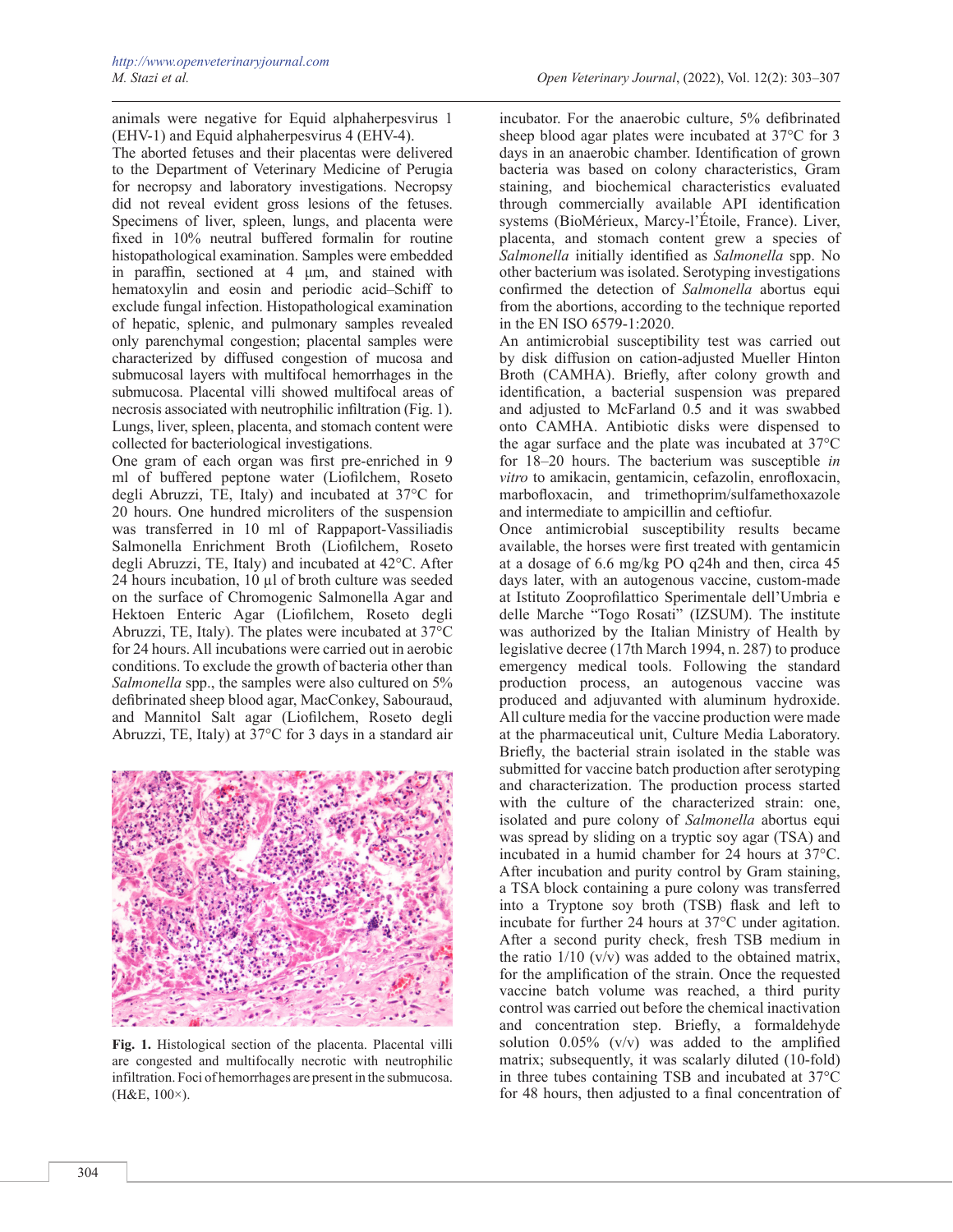$1.5 \times 10^9$  CFU/ml based on the McFarland scale. The inactivated culture was then adjuvanted with aluminum hydroxide (20% v/v). The filled vaccine was checked for neutral pH (6.8–7.4) and safety in five BalbC mice (*in vivo* residual pathogenicity test) by administering subcutaneously a dose 10 times higher  $(0.5 \text{ ml})$  than that usually adopted, as stated in the legislative decree (17th March 1994, n. 287, Chapter III). Animals were housed in the animal facility of IZSUM and all welfare and care practices were applied according to the Italian legislative decree n. 26 of 4th March 2014, application of 2010/63/UE Directive (2010/63/UE Directive on the protection of animals used for scientific purposes). Mice were monitored for 72 hours after the injection; particularly, abnormal/local reactions, temperature rising, and global wellness were carefully evaluated by the designed veterinarian and personnel.

For the sterility requirement testing before release, an aliquot from the batch was delivered to the microbiology unit. The sample was inoculated in selective media for aerobes, anaerobes, and fungi for 15 days at different temperatures, as described in the X edition of European Pharmacopeia (European Pharmacopeia, 2019).

After confirmation of vaccine sterility and safety, the aluminum hydroxide-adjuvanted formulation was administered subcutaneously (5 ml) in the neck region to pregnant mares and to those that had an abortion. After 72 hours from the administration of the vaccine adjuvanted with aluminum hydroxide, a transient local tumefaction and neck stiffness were observed in mares. Additionally, the animals developed fever (39°C) and lack of appetite for 2 days. A small granuloma had persisted until this time. Therefore, for the alternative inoculation and the subsequent booster dose, it was decided to produce a new vaccine batch by performing the above-described procedure using 20% v/v of Montanide<sup>TM</sup> Seppic IMS1313, a ready to dilute adjuvant consisting of liquid particles (10–500 nm) dispersed in an aqueous phase containing an immunostimulating compound.

The *in vivo* residual pathogenicity test was carried out in five mice, as detailed above. Twenty-one days after the immunization with the vaccine adjuvanted with aluminum hydroxide, 5 ml dose of the Montanide™ adjuvanted vaccine was initially inoculated to one mare for a safety test. Only after 72 hours, when the absence

of any kind of immediate or delayed systemic and/or locally reactions was verified, it was administered to eight remaining mares. Moreover, a recall dose after 6 months was administrated to all mares housed in the stall—still pregnant and not pregnant.

The vaccine adjuvanted with Montanide™ Seppic IMS1313 did not cause any local response and/or adverse reaction after the first and second administration.

One week after the recall vaccination with Montanide™ Seppic IMS1313, the five mares treated during pregnancy and their foals were tested for *Salmonella* serological test at a private laboratory. All animals showed high titers (>1:320; cutoff sample/positive >1:40). After 1 year from the last immunization treatment, abortion cases were not observed. Figure 2 shows all the phases described above.

#### **Discussion**

Generally, salmonellosis occurs as an asymptomatic infection in horses, and infected animals play an important epidemiological role in disease transmission. When these carriers become stressed, they can show diarrhea, by which the bacterium is eliminated and spread in the environment. Clinically infected horses can have acute or hyperacute forms characterized also by septicemia, enterocolitis, and fever for a period of 1–2 weeks, followed by recovery or death. When bacteremia ensues, *Salmonella* must be able to survive and replicate in macrophages to disseminate to different anatomical sites, particularly liver, lungs, joints, meninges, or placenta, and fetus (Maxie, 2016; Chandra and Kaur, 2018).

In this scenario, when an outbreak of *Salmonella* occurs, veterinarians apply a standard procedure, combining custom-made vaccination (when a commercial vaccine is not available) and antimicrobial treatment. After diagnosing *Salmonella* abortus equi as the etiological agent of the abortion outbreak, an autogenous vaccine and gentamicin at a dosage of 6.6 mg/kg PO q24h were administrated to mares. All autogenous vaccines are made from the inactivated microbial strain isolated from the flock where the vaccine has to be used and/ or in surrounding farms where the same pathogen was isolated. The use of an autogenous vaccine is allowed if no licensed vaccine is available or if it is ineffective against the pathogen of interest. As emergency tools,



**Fig. 2.** Schematic representation of the outbreak management.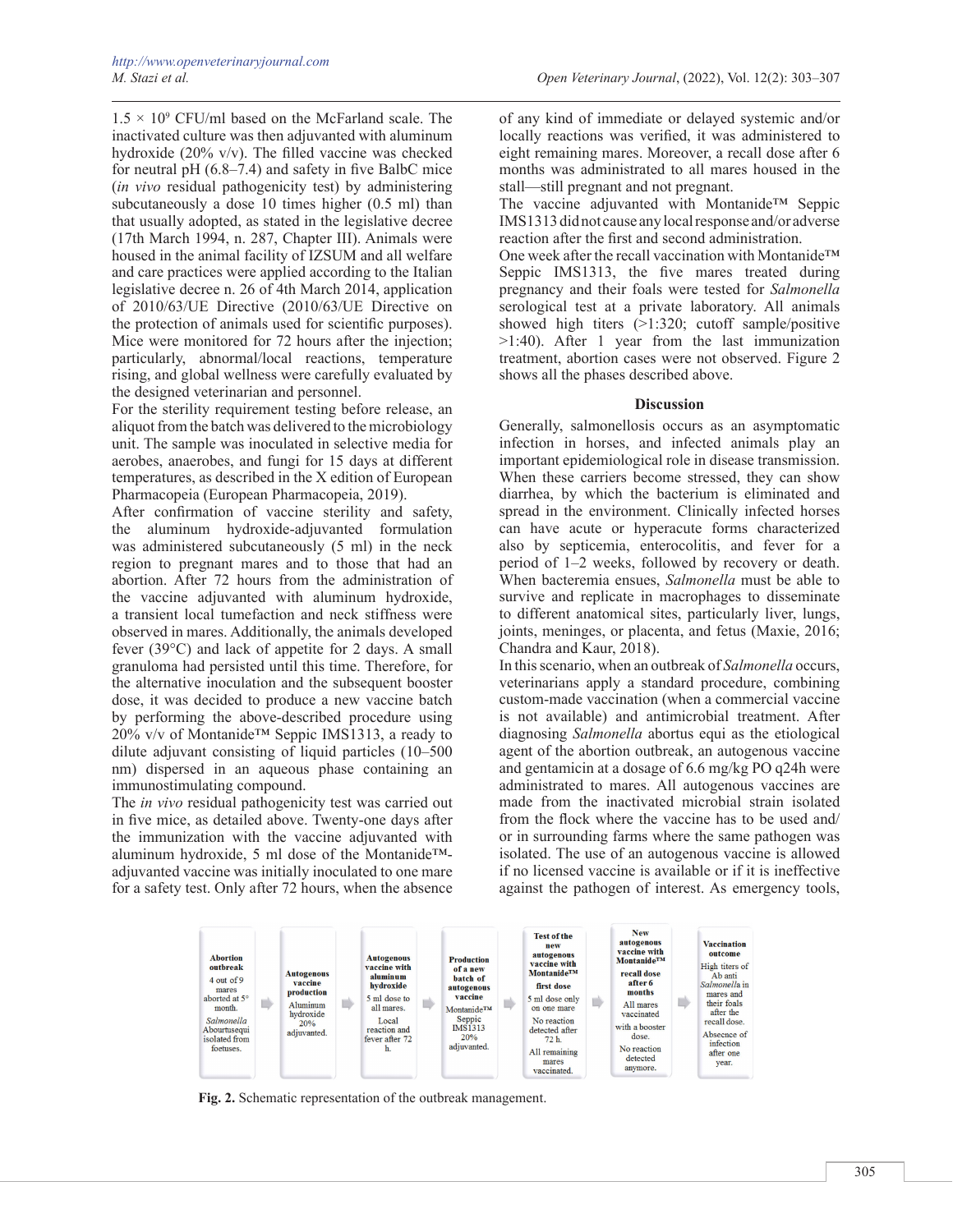autogenous vaccines can be modulated or modified as required, to reduce adverse outcomes in the target species.

The aluminum hydroxide used for the production of the first vaccine batch is a classical adjuvant, which allows the antigen to be "retained" at the injection point to recall the immune system cells. Even if the inoculation of aluminum hydroxide-based adjuvant vaccine is well known and safe, it can cause local adverse reactions, such as erythema, subcutaneous nodules, contact hypersensitivity, and granuloma (He *et al*., 2015). In some cases, vaccines containing aluminum salts (characterized by acid pH) can cause pain, redness, and swelling at the injection site, which generally resolve on its own after a few hours without compromising the vaccine efficacy and without severe adverse outcome.

In this case, the appearance of transient local swelling, with neck stiffness and fever, suggested the inadequacy of alum hydroxide adjuvant for the equine species and the need of finding less aggressive but still effective new generation adjuvant replacement to be used.

Intended for the described outbreak caused by *Salmonella* abortus equi, a new vaccine batch was produced. We adjuvanted the bacterial culture with Montanide™ Seppic IMS1313, a combination of microemulsions and an immunostimulating compound. Since this adjuvant is composed of an aqueous phase, it is suitable as a mucosal delivery vehicle. Montanide™ Seppic IMS1313 was tested in different formulation vaccines for different animal species and there was absence of any severe injection site reactions (Dhakal and Renukaradhya, 2019). It is also eligible for oral delivery mass vaccination too (Riffault *et al*., 2010). Moreover, *in vivo* experimental infections demonstrated the ability of Montanide™ Seppic IMS1313 to enhance immune protection in different animal species (Jang *et al*., 2011).

Here, we observed that Montanide<sup>™</sup> Seppic IMS1313 adjuvant at 20% v/v was able to minimize possible adverse effects in horses. Particularly, after the second immunization dose, no animal showed clinical adverse effects and the infection was successfully controlled. Remarkably, serological data collected after the second immunization suggested a high humoral protection elicited in mares and a huge passive immunity conferred to newborn foals.

Vaccination is also useful to prevent the massive antibiotic use. As a result, it can have a major role in fighting antimicrobial resistance. In conclusion, we support the use of the Montanide™ Seppic IMS1313adjuvanted vaccine as a safe, well-tolerated, and highly immunogenic tool for preventing *Salmonella* abortus equi abortion.

Despite the combined protocol effect on resolution of the infection in the stall and its 1-year lasting protection, we can consider to adopt other modifications to the

vaccination protocol in other possible future outbreaks. An autogenous vaccine is a flexible tool and it can be customized depending on the epidemiological scenario and overall with the aim to minimize animal stress, particularly in pregnant mares, or avoid possible adverse reactions.

To the best of authors' knowledge, this is the first reported case of immunization intervention in horses with an autogenous vaccine adjuvanted with Montanide™ Seppic IMS1313 against *Salmonella*  abortus equi.

# *Conflict of interest*

The authors declare no potential conflicts of interest for the research, authorship, and/or publication of this article.

## *Authors' contributions*

SM, PM, and DPA: Conceptualization; DPA, RE, SM, and PF: Data curation; RE, SM, PF, PM, SM; SM, RE, SM, and PF: Formal analysis; RE, SM, PF, and PM: Investigation; SM, SG, and PF: Supervision; SM, PM, DPA, RE, SM, PF, and SG: Writing, review, and editing.

# *Funding*

The authors received no financial support for the research, authorship, and/or publication of this article.

## **References**

- Bustos, C.P., Gallardo Retamar, G., Lanza, N.S., Falzoni, E, Caffer, M.I., Picos, J., Munos, A.J., Perez, A., Moras, E.V., Mesplet, M. and Guida, N. 2016. *Salmonella enterica* serovar *abortus equi* as an emergent pathogen causing equine abortion in Argentine. J. Equine Vet. Sci. 39(Suppl), S58–S59.
- Chandra, M. and Kaur, G. 2018. An update on Equine Salmonellosis. E.C. Vet. Sci. 3, 348-353.
- DECRETO LEGISLATIVO 4 marzo 2014, n. 26. Attuazione della direttiva 2010/63/UE sulla protezione degli animali utilizzati a fini scientifici.
- Dhakal, S. and Renukaradhya, G.J. 2019. Nanoparticlebased vaccine development and evaluation against viral infections in pigs. Vet. Res. 50, 90.
- EU Directive 2010/63/EU of the European Parliament "on the protection of animals used for scientific purposes" and is one of the most stringent ethical and welfare standards worldwide. 2010. 102(1), 83–86.
- European Pharmacopoeia. 2019. Test for sterility, 10th ed., Chapter 2.6.1. Published by European Directorate for the Quality of Medicines & HealthCare, Council of Europe, Avenue de l'Europe F-67075 Strasbourg Cedex, France.
- Grandolfo, E., Parisi, A., Ricci, A., Lorusso, E., de Siena, R., Trotta, A., Buonavoglia, D., Martella, V. and Corrente, M. 2018. High mortality in foals associated with *Salmonella enterica* subsp. *enterica abortus equi* infection in Italy. J. Vet. Diagn. Invest. 30(3), 483–485.